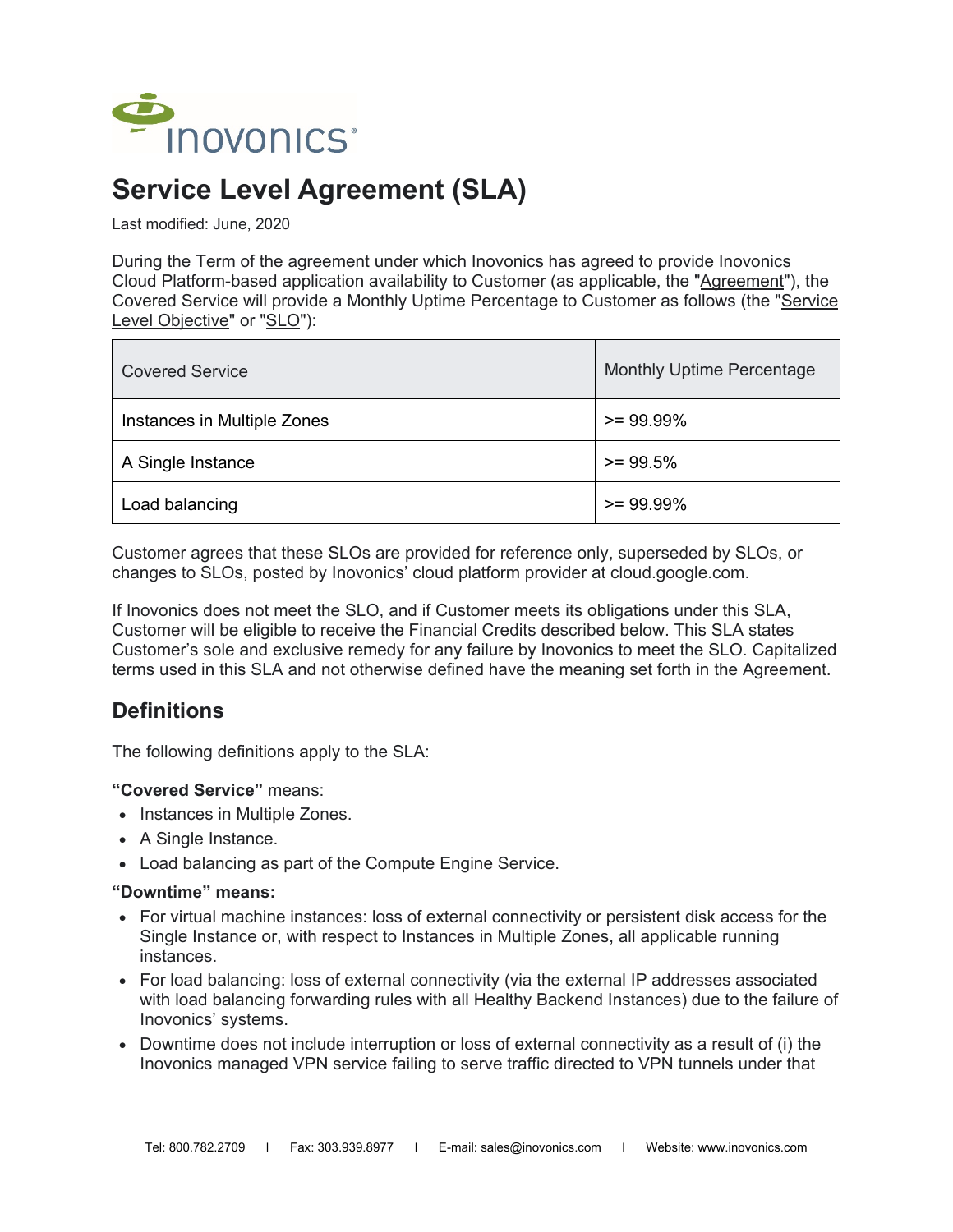service; that sort of downtime is addressed exclusively in the Cloud VPN SLA; (ii) [Network](https://cloud.google.com/network-tiers/docs/overview)  [Service Tiers - Standard Tier](https://cloud.google.com/network-tiers/docs/overview) failing to serve traffic; or (iii) other causes outside Inovonics' control, including but not limited to (1) acts of God such as floods, storms, earthquakes, fires, or lightning, (2) power failures/power surges and other incidence of excessive or insufficient (or lack of) voltage, (3) interruption, malfunction, or unavailability of Internet, Wi-Fi, or telephone equipment or service, including without limitation signal interference from other technology, equipment, services, or installations at or near the installation site, (4) any malfunction or failure of, defect in, or interference by non-Inovonics hardware, software, or services such as, but not limited to, faulty or defective Internet or telephone lines, faulty, defective, or unavailable Internet/cellular/radio transmitters and/or receivers, or failure or inadequacy of third-party monitoring or other services, or (5) damage or destruction to, or malfunction of, User or third-party equipment or facilities.

**"Downtime Period"** means a period of one or more consecutive minutes of Downtime. Partial minutes or intermittent Downtime for a period of less than one minute will not be counted towards any Downtime Periods.

**"Financial Credit"** means the following for Instances in Multiple Zones and load balancing:

| <b>Monthly Uptime</b><br>Percentage | Percentage of monthly bill for the respective Covered Service in the<br>Region affected which did not meet SLO that will be credited to future<br>monthly bills of Customer |
|-------------------------------------|-----------------------------------------------------------------------------------------------------------------------------------------------------------------------------|
| $99.00\% - 99.99\%$                 | 10%                                                                                                                                                                         |
| $95.00\% - 99.00\%$   25%           |                                                                                                                                                                             |
| $< 95.00\%$                         | 50%                                                                                                                                                                         |

**"Financial Credit"** means the following for a Single Instance:

| <b>Monthly Uptime</b><br>Percentage | Percentage of monthly bill for a Single Instance in the Region affected<br>which did not meet SLO that will be credited to future monthly bills of<br>Customer |
|-------------------------------------|----------------------------------------------------------------------------------------------------------------------------------------------------------------|
| $95.00\% - 99.50\%$                 | 10%                                                                                                                                                            |
| $90.00\% - $95.00\%$                | 25%                                                                                                                                                            |
| $< 90.00\%$                         | 50%                                                                                                                                                            |

**"Healthy Backend Instances"** means instances that are responding affirmatively to load balancing health checks.

"**Instance**" means a virtual machine instance, configured and managed by Customer, which runs on the Services. Instances are more fully described in the Documentation.

**"Instances in Multiple Zones"** means virtual machine instances hosted as part of the Compute Engine Service where instances are placed across two or more Zones in the same Region.